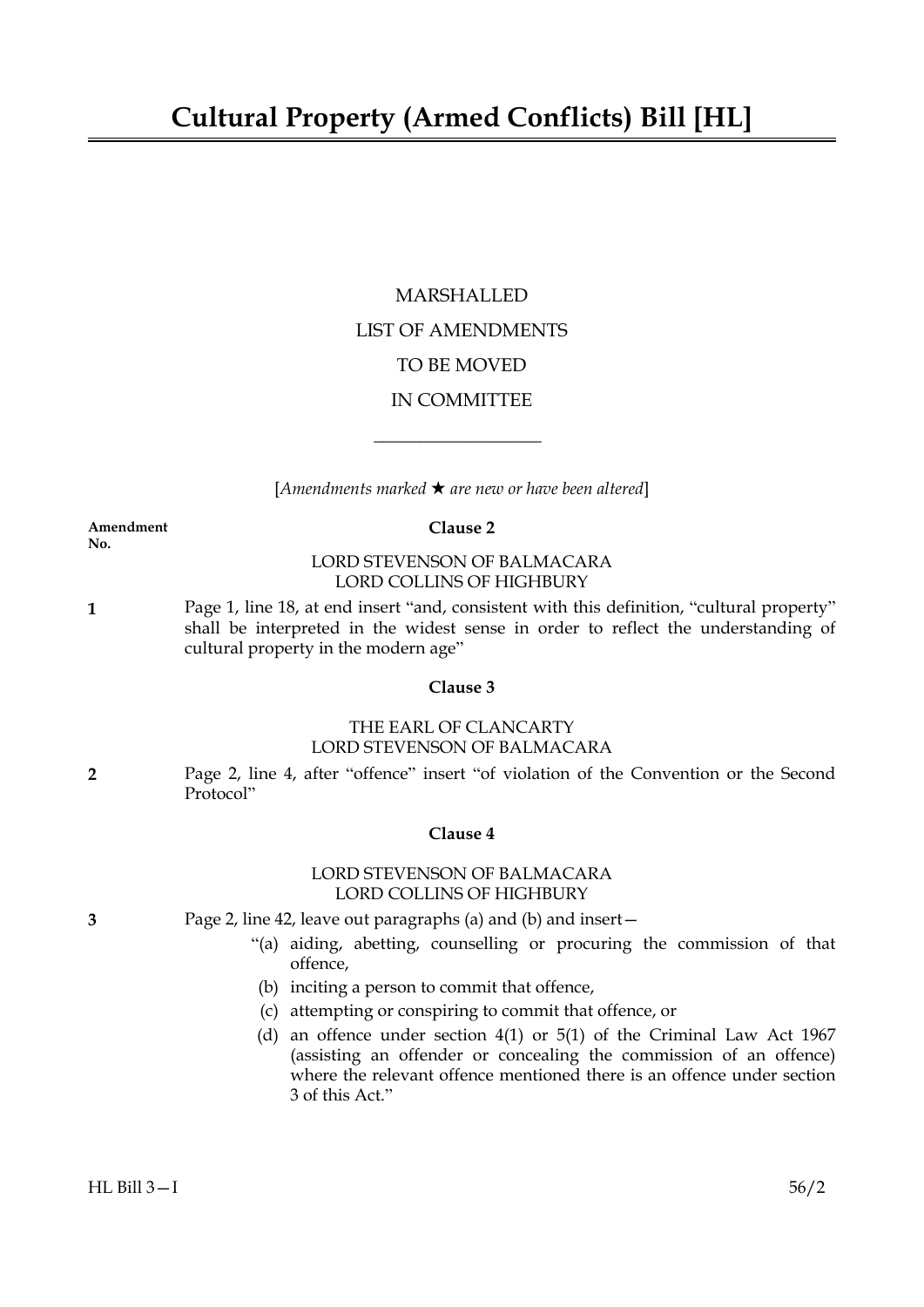#### **Clause 4** *- continued*

**4** Page 3, line 7, leave out paragraphs (a) and (b) and insert—

- "(a) aiding, abetting, counselling or procuring the commission of that offence,
- (b) inciting a person to commit that offence,
- (c) attempting or conspiring to commit that offence, or
- (d) an offence under section 4(1) or 5(1) of the Criminal Law Act (Northern Ireland) 1967 (assisting an offender or concealing the commission of an offence) where the relevant offence mentioned there is an offence under section 3 of this Act."

#### **Clause 5**

# LORD TOUHIG

# LORD STEVENSON OF BALMACARA

- **5** Page 4, line 27, at end insert—
	- "( ) The Secretary of State shall ensure that the military guidance in this section is reflected in the Joint Service Manual of the Law of Armed Conflict."
- **6** Page 4, line 27, at end insert—
	- "( ) Once in each year after the coming into force of this section, the Secretary of State must lay before Parliament a list of all ranking military commanders who are responsible for a section 3 offence committed by forces under the commander's effective command, under subsection (2)."

#### **After Clause 5**

# LORD TOUHIG LORD STEVENSON OF BALMACARA

**7** Insert the following new Clause—

#### "**Embedded forces**

This Act applies to a person subject to UK service jurisdiction serving under the military command of the armed forces of another country."

**8** Insert the following new Clause—

#### "**Private military contractors**

This Act applies to private military contractors and individuals within private military contractors."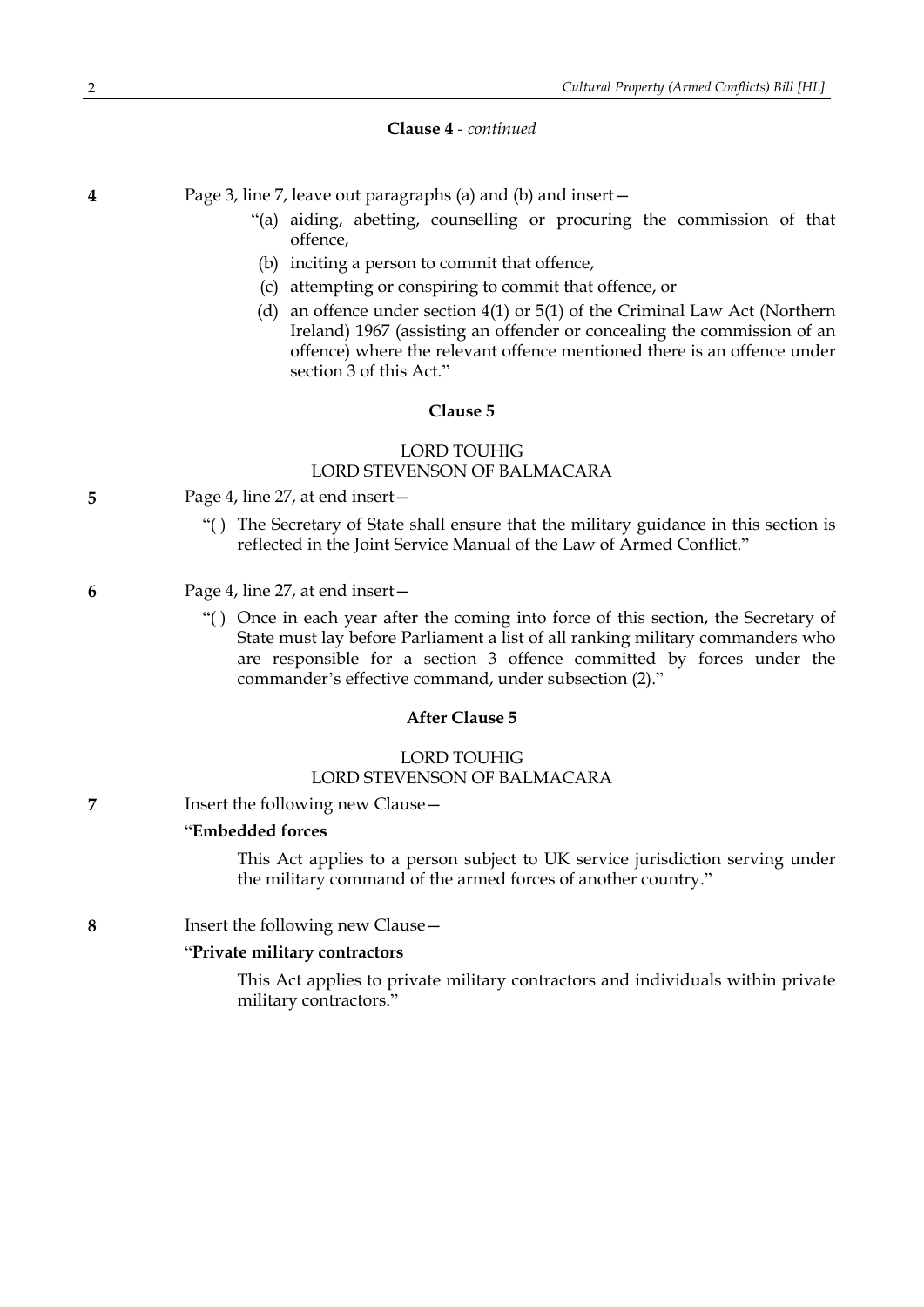#### **After Clause 5** *- continued*

**9** Insert the following new Clause—

#### "**Military measures**

At the end of the period of one year following the passing of this Act, the Secretary of State must prepare, publish and lay before each House of Parliament a report setting out how the Government have, in order to avoid the committing of offences under section 3—

- (a) introduced into military regulations the requirements of Article 7 of the Convention; and
- (b) taken steps to foster in the members of the armed forces a spirit of respect for cultural property."

#### **Clause 6**

## LORD STEVENSON OF BALMACARA LORD COLLINS OF HIGHBURY

*The above-named Lords give notice of their intention to oppose the Question that Clause 6 stand part of the Bill.*

# **Clause 7**

# LORD STEVENSON OF BALMACARA LORD COLLINS OF HIGHBURY

**10** Page 4, line 38, at end insert—

"(c) in Scotland, only by the Lord Advocate for Scotland."

*The above-named Lords give notice of their intention to oppose the Question that Clause 7 stand part of the Bill.*

#### **After Clause 7**

# LORD STEVENSON OF BALMACARA LORD COLLINS OF HIGHBURY

**11** Insert the following new Clause –

# "**Conflicts not of an international character**

The Secretary of State must, within one year of the passing of this Act, prepare and publish a report on the steps taken by the Government to ensure the effective implementation of Article 19 of the Convention (conflicts not of an international character)."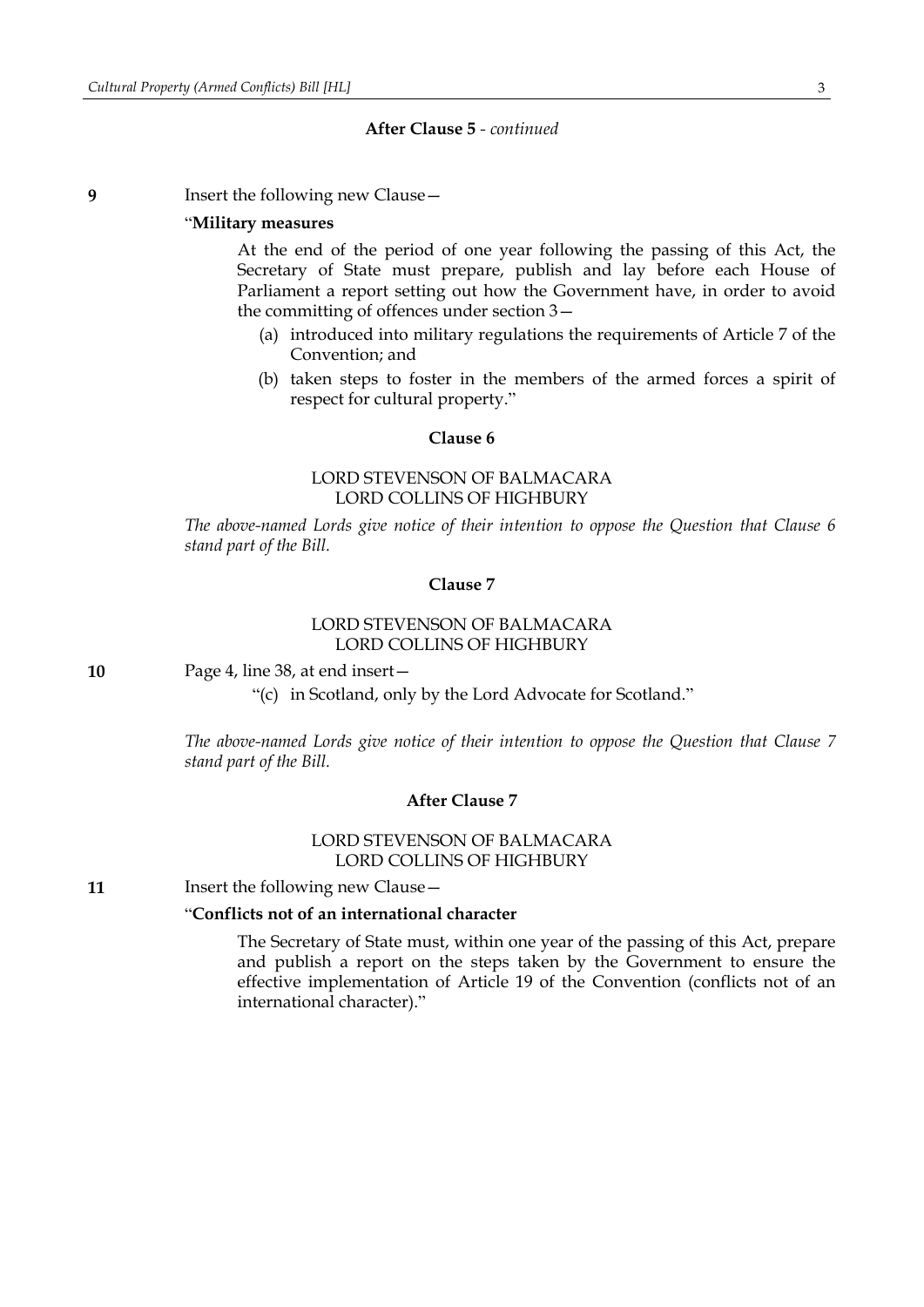# LORD STEVENSON OF BALMACARA LORD COLLINS OF HIGHBURY

**12** Page 5, line 5, at end insert—

"( ) Where cultural property is in a digital form the cultural emblem may be displayed in a digital format."

#### **Clause 9**

# LORD STEVENSON OF BALMACARA LORD COLLINS OF HIGHBURY

**13** Page 5, line 20, at end insert—

"(c) in Scotland, only by or with the consent of the Lord Advocate for Scotland."

#### **Clause 10**

# LORD STEVENSON OF BALMACARA LORD COLLINS OF HIGHBURY

- **14** Page 5, line 30, at end insert—
	- "(4) At the end of the period of one year following the passing of this Act, the Secretary of State must prepare and publish a report outlining the criteria that will be used by the appropriate national authority to grant permission of use of the cultural emblem."

#### **Clause 12**

#### LORD STEVENSON OF BALMACARA LORD COLLINS OF HIGHBURY

*The above-named Lords give notice of their intention to oppose the Question that Clause 12 stand part of the Bill.*

#### **Clause 14**

# LORD STEVENSON OF BALMACARA LORD COLLINS OF HIGHBURY

- **15** Page 7, line 8, at end insert—
	- "( ) The court may not order the destruction of an article unless expert evidence has been presented to the court giving permission to do so."

#### **Clause 16**

# THE EARL OF KINNOULL

**16** Page 8, line 8, at end insert—

"(7) The Secretary of State may by regulations made by statutory instrument specify what reasonable procedures must be followed in order to establish whether any object is unlawfully exported cultural property.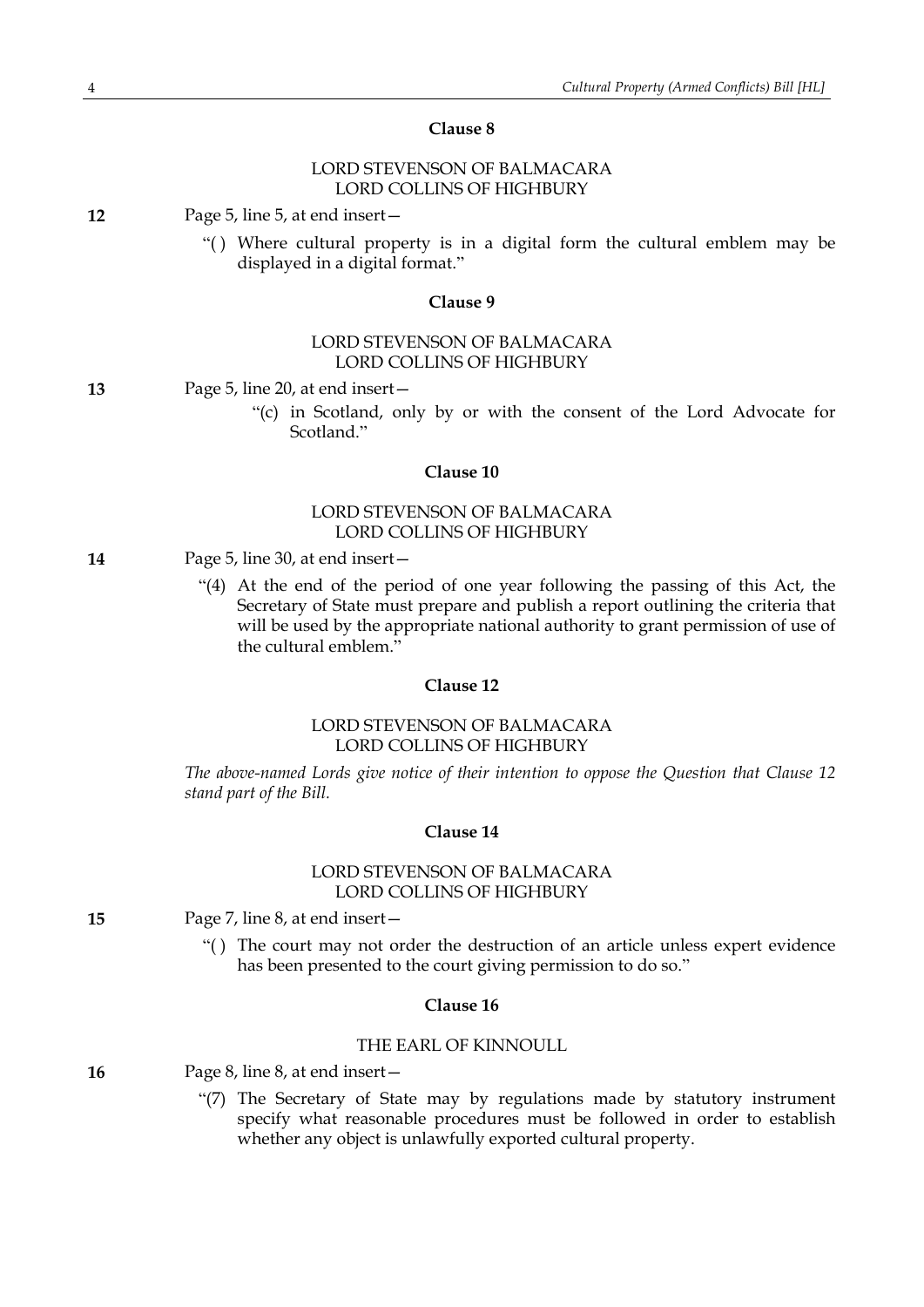#### **Clause 16** *- continued*

(8) A statutory instrument containing regulations under subsection (7) is subject to annulment in pursuance of a resolution of either House of Parliament."

#### **Clause 17**

# LORD STEVENSON OF BALMACARA LORD COLLINS OF HIGHBURY

**17** Page 8, line 42, at end insert—

"( ) Cultural property for sale originating from war zones or areas of conflict shall require those responsible for the sale to assume that an item has been unlawfully exported and take all necessary steps accordingly."

#### **After Clause 17**

# THE EARL OF CLANCARTY LORD REDESDALE BARONESS BONHAM-CARTER OF YARNBURY

**18** Insert the following new Clause—

#### **"Unlawfully exported cultural property: duty to provide information**

- (1) Auctioneers and traders within the United Kingdom have a duty to provide buyers and potential buyers of items of cultural property (including antiques, cultural artefacts and artworks) with the information they need to make a decision as to whether the item has been unlawfully exported within the meaning of section 17.
- (2) In carrying out the duty under subsection (1), auctioneers must provide every buyer or potential buyer of an item of cultural property with—
	- (a) information on the identity of the seller of the item, and
	- (b) as much information on the history of the item as the seller is reasonably able to provide.
- (3) Subsections (1) and (2) apply in cases where an auctioneer is the owner of the item.
- (4) In carrying out the duty under subsection (1), traders must provide every buyer or potential buyer of an item of cultural property with—
	- (a) information on the identity of the previous owner of the item, and
	- (b) as much information on the history of the item as the trader is reasonably able to provide,

where the item is valued at or over an amount specified by the Secretary of State by regulations.

- (5) Any person in possession of an item of cultural property that is valued at, or being sold for an amount specified by the Secretary of State by regulations, and who wishes to dispose of that item, must provide the item with an object passport in order to indicate whether or not the item has been unlawfully exported within the meaning of section 17.
- (6) The object passport must include, but is not limited to including, the following information—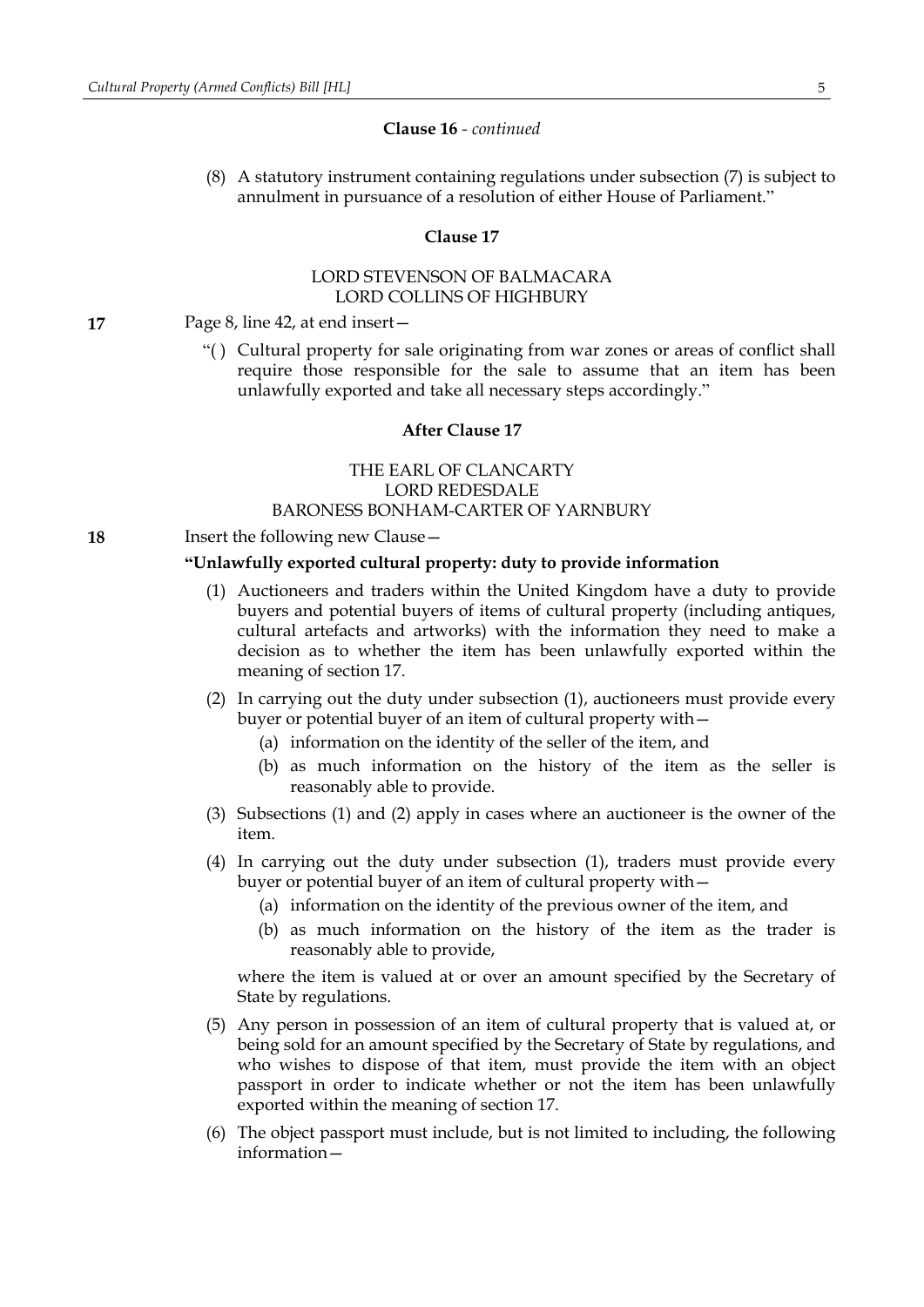# **After Clause 17** *- continued*

- (a) the names and addresses of all previous owners;
- (b) the date on which the item was imported into the United Kingdom; and
- (c) the dates on which the item was exported to other countries.
- (7) Regulations made under this section must be made by statutory instrument.
- (8) A statutory instrument containing regulations under this section may not be made unless a draft of the instrument has been laid before, and approved by a resolution of, each House of Parliament."

#### **Clause 18**

#### LORD STEVENSON OF BALMACARA LORD COLLINS OF HIGHBURY

**19** Page 9, line 10, at end insert "provided it is in response to new evidence"

#### **After Clause 18**

#### LORD ROSSER LORD STEVENSON OF BALMACARA

**20** Insert the following new Clause—

#### "**United Kingdom Border Force: code of practice**

- (1) The Secretary of State shall publish, and lay before Parliament, a code of practice for Border Force employees on the handling of, and training and enforcement practices relating to, cultural property covered by this Act.
- (2) At the end of the period of one year after the passing of this Act, the Secretary of State shall publish a report outlining whether and how practice at the United Kingdom Border Force has changed in response to the passing of this Act, and the code of practice."

## **Clause 19**

# LORD STEVENSON OF BALMACARA LORD COLLINS OF HIGHBURY

**21** Page 9, line 13, at end insert "or reimported"

# **Clause 21**

#### LORD STEVENSON OF BALMACARA LORD COLLINS OF HIGHBURY

- **22** Page 9, line 36, at end insert—
	- "(4) At the time that a court order is made, the court must publish details of who is responsible for meeting the costs of compensation and such other details as are considered appropriate."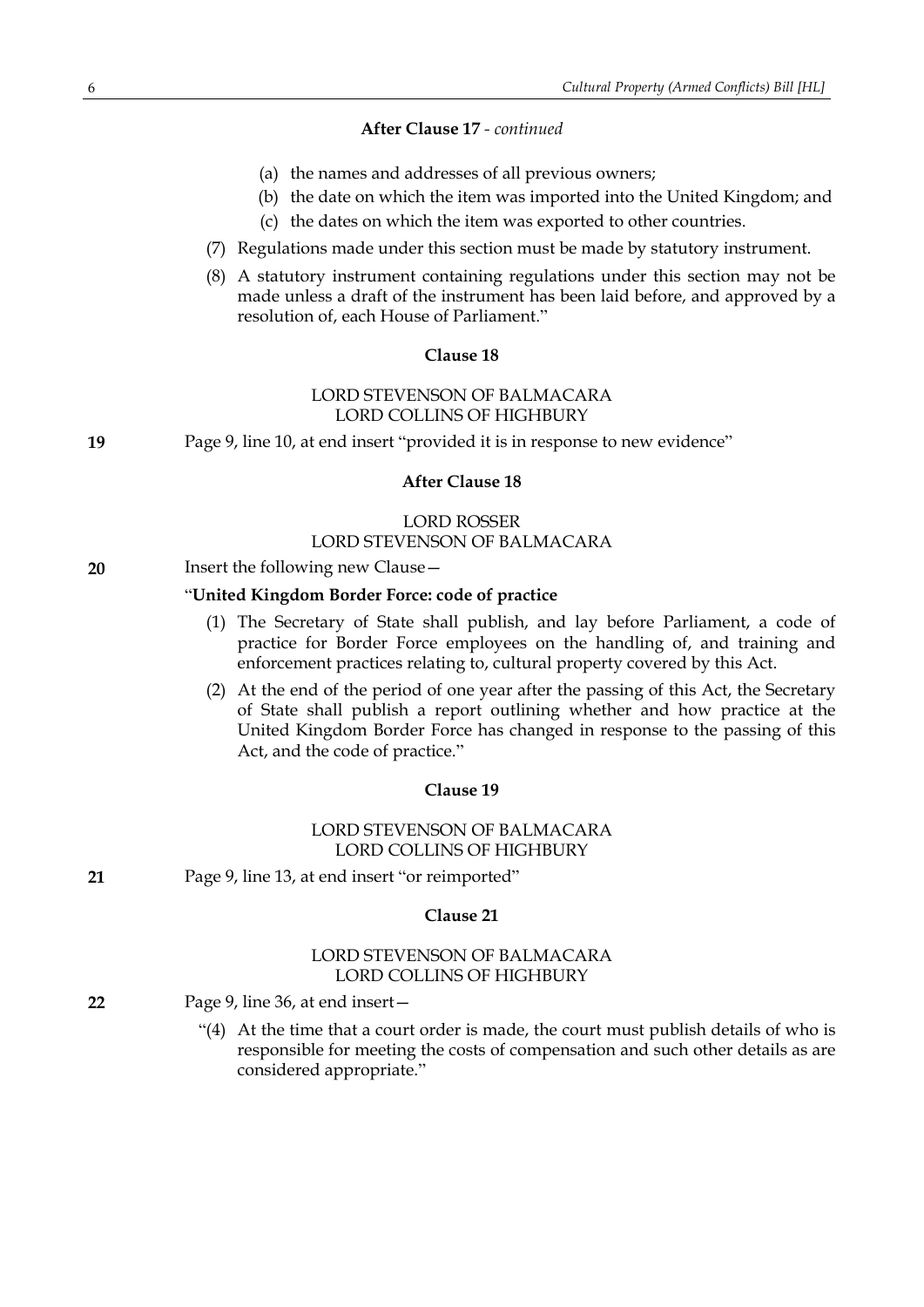# LORD STEVENSON OF BALMACARA LORD COLLINS OF HIGHBURY **23** Page 10, line 5, at end insert— "(e) make public the location and conditions of its storage." **Clause 23** LORD ROSSER LORD STEVENSON OF BALMACARA **24** Page 10, line 20, leave out "constable" and insert "senior police officer" LORD STEVENSON OF BALMACARA LORD COLLINS OF HIGHBURY  $25\star$  Page 11, line 2, at end insert – "( ) For the avoidance of doubt, a warrant under this section may not be issued in respect of the Parliamentary estate." **Clause 24** LORD STEVENSON OF BALMACARA LORD COLLINS OF HIGHBURY **26** Page 11, line 24, at end insert— "( ) An order under this section may, for example— (a) require it to be kept at a particular location; (b) stipulate conditions under which it must be kept; (c) require or authorise a person to take steps for its conservation; (d) make public the location and conditions of its storage." **After Clause 24** LORD ROSSER LORD STEVENSON OF BALMACARA **27** Insert the following new Clause— **"Retention of property in custody of Border Force** (1) This section applies to property that— (a) has been seized for a purpose connected with the investigation or prosecution of a suspected offence under section 17, and (b) is in the custody of the Border Force. (2) If the property ceases to be needed for that purpose, the Border Force may apply to a justice for an order that the property must be retained by the Border Force pending— (a) forfeiture of the property under section 20, or (b) return or disposal of the property under section 27.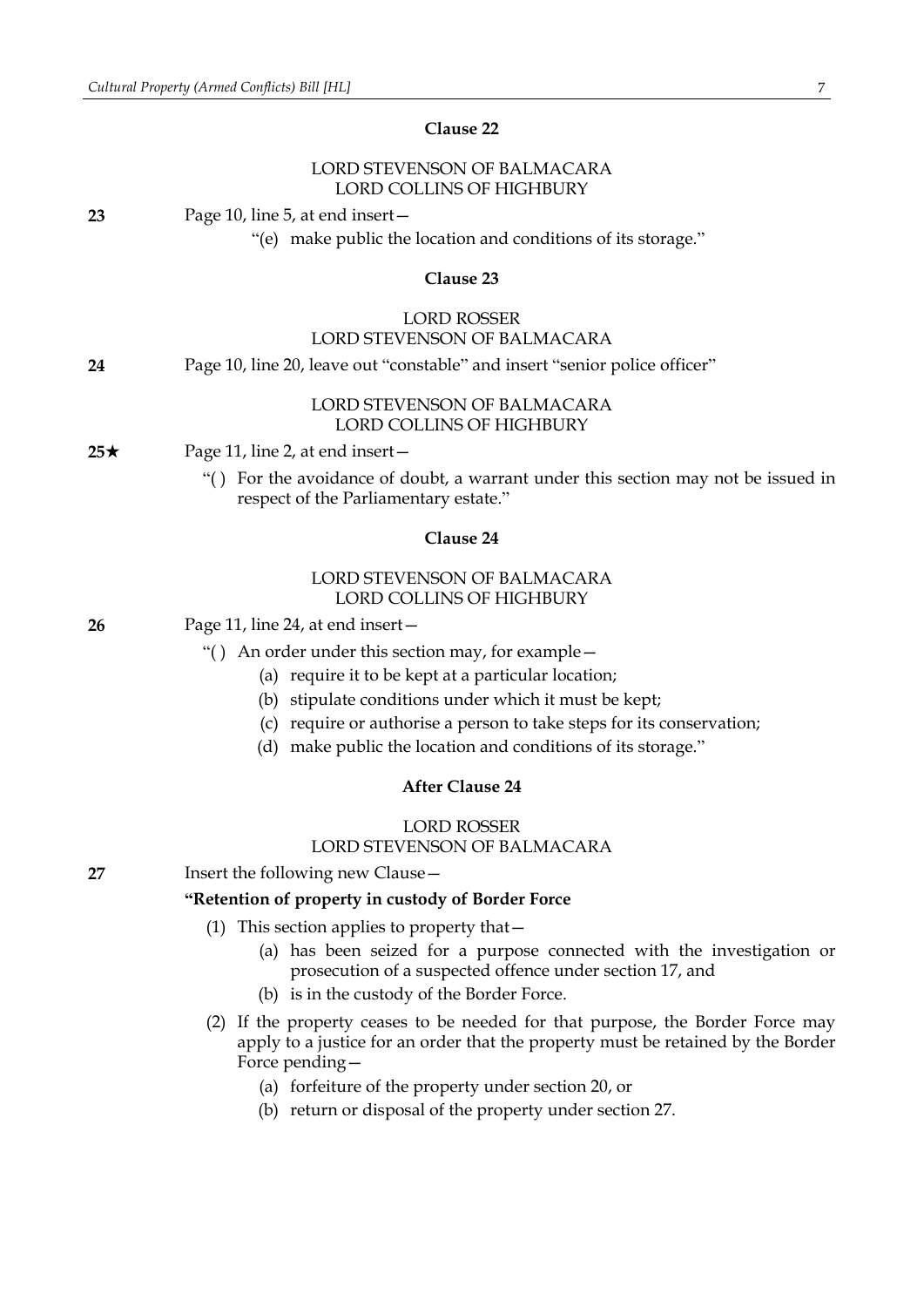## **After Clause 24** *- continued*

- (3) The justice may make the order if satisfied that there are reasonable grounds for suspecting that the property may be liable to forfeiture under section 19 (and in accordance with section 20).
- (4) When the Border Force has custody of the property following the making of an order for its retention, it must give notice of the order to any person who, to his or her knowledge, owned the property at the time the order was made.
- (5) An order under this section may, for example—
	- (a) require it to be kept at a particular location;
	- (b) stipulate conditions under which it must be kept;
	- (c) require or authorise a person to take steps for its conservation;
	- (d) make public the location and conditions of its storage.
- (6) It is lawful for property to which this section applies to be retained by the Border Force—
	- (a) pending the making or determination of an application under subsection (2), or
	- (b) in accordance with an order under subsection (3).
- (7) The following do not apply to property retained in reliance on subsection  $(6)$  -
	- (a) the Police (Property) Act 1897 (property seized in the investigation of an offence);
	- (b) section 31 of the Police (Northern Ireland) Act 1998 (which makes similar provision in Northern Ireland).
- (8) In this section "justice" means—
	- (a) in England and Wales, a justice of the peace,
	- (b) in Scotland, a sheriff or summary sheriff, and
	- (c) in Northern Ireland, a lay magistrate."

# **Clause 25**

## LORD STEVENSON OF BALMACARA LORD COLLINS OF HIGHBURY

*The above-named Lords give notice of their intention to oppose the Question that Clause 25 stand part of the Bill.*

#### **Clause 26**

# LORD STEVENSON OF BALMACARA LORD COLLINS OF HIGHBURY

*The above-named Lords give notice of their intention to oppose the Question that Clause 26 stand part of the Bill.*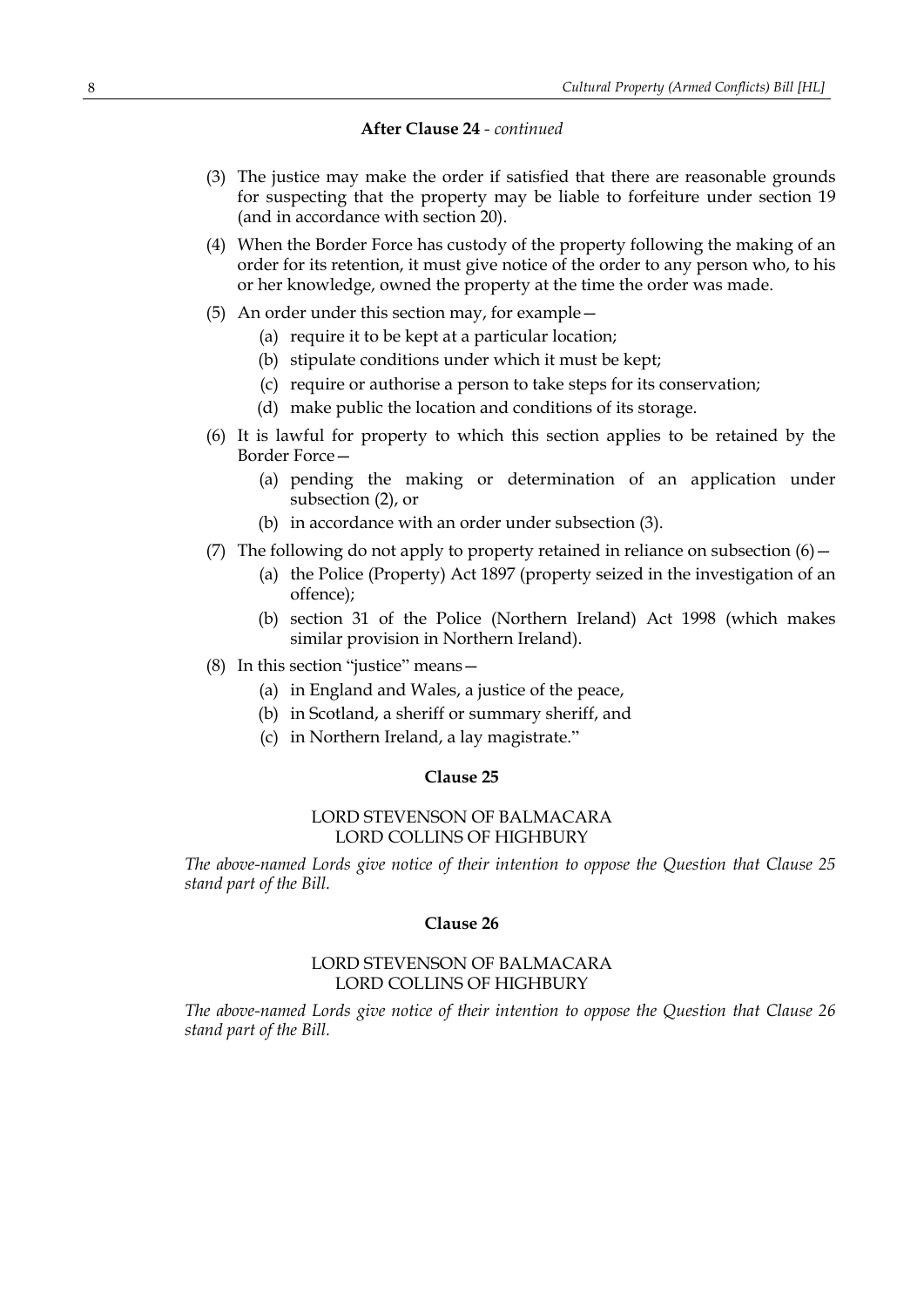### LORD STEVENSON OF BALMACARA LORD COLLINS OF HIGHBURY

*The above-named Lords give notice of their intention to oppose the Question that Clause 28 stand part of the Bill.*

#### **After Clause 28**

# LORD STEVENSON OF BALMACARA LORD COLLINS OF HIGHBURY

**28** Insert the following new Clause—

# "**Safeguarding cultural property**

At the end of the period of one year following the passing of this Act, the Secretary of State shall prepare a report to Parliament on how the Government have safeguarded cultural property situated within the UK against the foreseeable effect of an armed conflict, in accordance with Article 3 of the Convention."

# **Before Clause 29**

#### LORD REDESDALE BARONESS BONHAM-CARTER OF YARNBURY

#### **29** Insert the following new Clause—

#### **"Annual report on Convention**

- (1) Within one year of the passing of this Act, and annually thereafter, the Secretary of State must prepare and publish a report on the operation of the Convention, and the First and Second Protocol, in relation to the United Kingdom.
- (2) A report under subsection (1) must include an assessment of the implementation and use of the provisions of this Act.
- (3) A report under subsection (1) must be laid before each House of Parliament."

#### LORD STEVENSON OF BALMACARA LORD COLLINS OF HIGHBURY

**30**★ Insert the following new Clause —

#### **"Cultural Protection Fund**

At the end of the period of one year following the passing of this Act, and every two years thereafter, the Secretary of State must lay a report before both Houses of Parliament on the work of the Cultural Protection Fund in supporting the implementation of the Hague Convention for the Protection of Cultural Property in the Event of Armed Conflict of 1954 and the Protocols to that Convention of 1954 and 1999."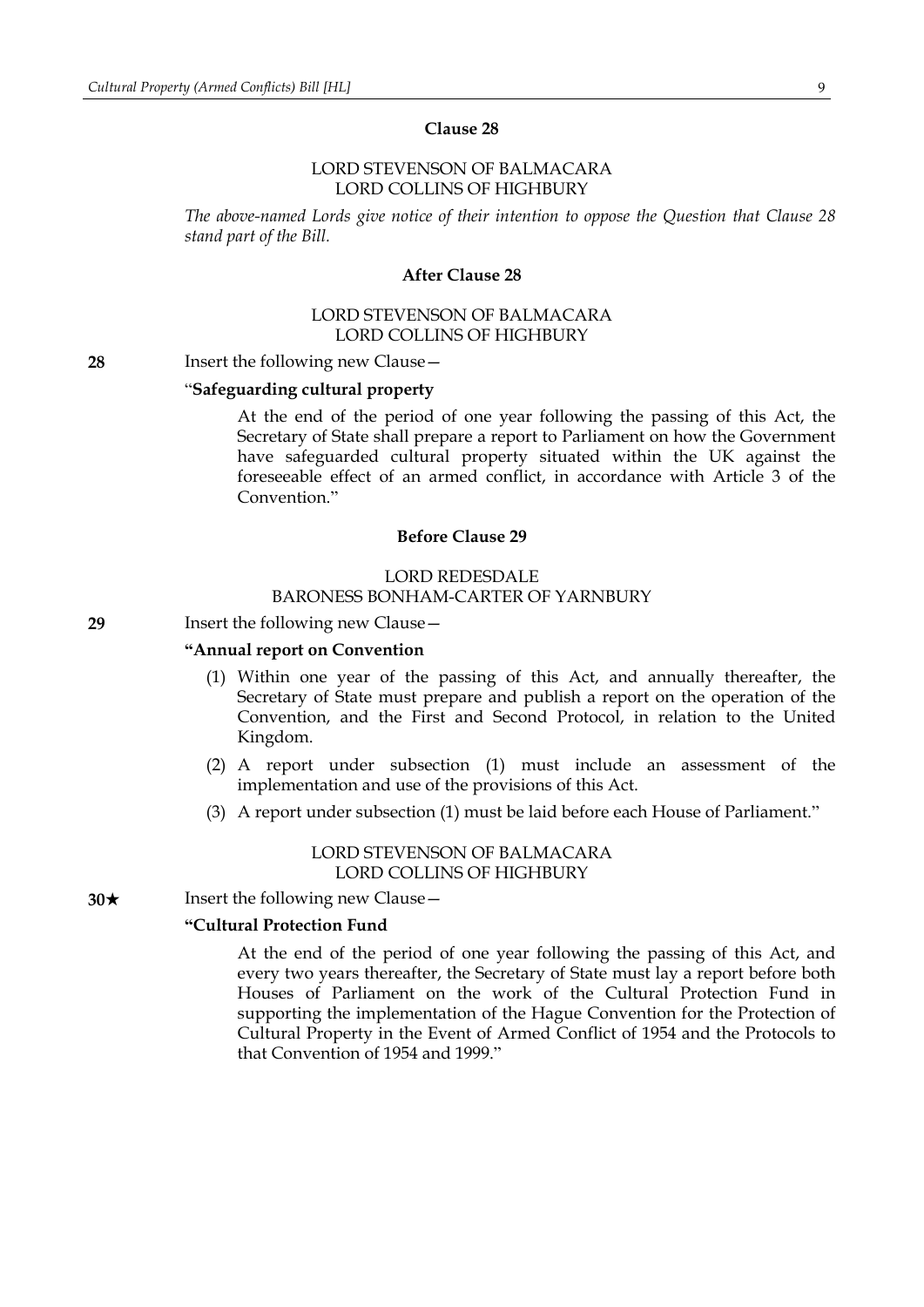# LORD STEVENSON OF BALMACARA LORD COLLINS OF HIGHBURY

**31** Page 15, line 16, at end insert—

"( ) The day or days which the Secretary of State appoints in accordance with subsection (2) shall each be one of the Common Commencement dates."